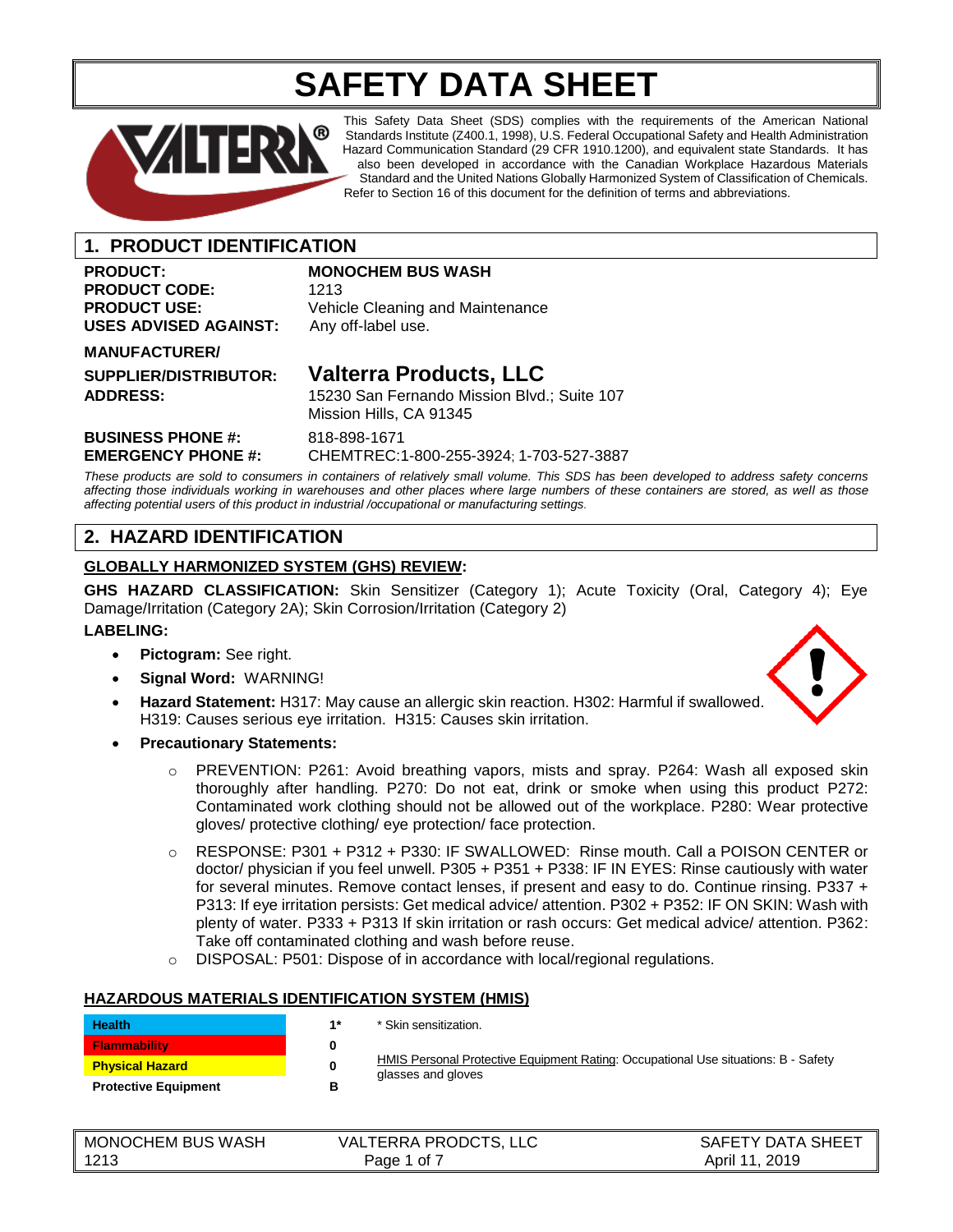### **2. HAZARD IDENTIFICATION (Continued)**

### **HAZARDOUS NOT OTHERWISE CLASSIFIED:**

• **Aquatic Toxicity Classification**: Based on concentration and available toxicity data, this product is classified as Aquatic Toxicity – Acute (Category 3), Chronic Toxicity – Acute (Category 3). H412: Harmful to aquatic life with long-lasting effects). P273: Avoid release into the environment. P 501: Dispose of according to local/regional regulations.

### **3. COMPOSITION AND INFORMATION ON INGREDIENTS**

| <b>COMPONENT</b>                                    | <b>CAS NUMBER</b> | <b>GHS HAZARD CLASSIFICATION</b>                                                                                                                                                           | W/W%      |
|-----------------------------------------------------|-------------------|--------------------------------------------------------------------------------------------------------------------------------------------------------------------------------------------|-----------|
| <b>Ethoxylated Alcohol</b>                          | 68439-45-2        | Eye irritation (Category 2A); Skin irritation (Category 2); Acute<br>toxicity (Oral, Category 4)                                                                                           | $10 - 30$ |
| Cationic Surfactant<br>Mixture                      | 61791-10-4        | Eye irritation (Category 2A); Skin irritation (Category 2); Acute<br>toxicity (Oral, Category 4)                                                                                           | $1 - 10$  |
| D-Limonene                                          | 5989-27-5         | Flammable liquid (Category 3); Skin irritation (Category 2); Skin<br>sensitization (Category 1); Aquatic toxicity (Acute, Category 1);<br>Aquatic toxicity (Chronic, Category 1)           | $1 - 10$  |
| <b>Tetrasodium Ethylene</b><br>Diamine Tetraacetate | $64 - 02 - 8$     | Acute toxicity (Oral, Category 4); Eye damage (Category 1)                                                                                                                                 | $1 - 10$  |
| Linear Alkylbenzene<br>Sulfonate                    | 27176-87-0        | Metal corrosion (Category 1); Skin corrosion (Category 1B)                                                                                                                                 | $1 - 10$  |
| Sodium Xylene<br>Sulfonate                          | 1300-72-7         | Eye irritation (Category 2A); Skin irritation (Category 2); Acute<br>toxicity (Oral, Category 4); Specific target organ toxicity - Single<br>Exposure (Category 3, Respiratory irritation) | $1 - 10$  |

### **4. FIRST AID MEASURES**

### **FIRST AID:**

- **Eyes:** Hold contaminated eyes open and flush with copious amounts of water for 15 minutes. "Roll" eyes during flush. Seek medical attention if irritation persists.
- **Skin:** Flush area with warm, running water. Continue rinsing with water for at least 15 minutes, if any evidence of redness or irritation occurs. Seek medical attention if skin irritation persists or rash develops.
- **Inhalation:** Obtain fresh air. If necessary, blow nose.
- **Ingestion:** If it is accidentally ingested, rinse mouth. Contact professional medical personnel or the local poison control center for additional guidance.

### **ACUTE HEALTH EFFECTS:**

- **Eyes:** Causes serious eye irritation.
- **Skin: Causes skin irritation.**
- **Inhalation:** May cause irritation of membranes of nose, mouth, throat if dusts or particulates are inhaled.
- **Ingestion:** Harmful if swallowed. In the event this product is swallowed, irritation of the nose, throat, and digestive tract can occur. Ingestion may cause nausea, vomiting, and diarrhea.

**CHRONIC HEALTH EFFECTS:** This product can cause skin sensitization. Prolonged or repeated exposure can cause rash, redness, and other allergic skin reactions.

#### **TARGET ORGANS:** Skin, eyes.

**RECOMMENDATIONS TO PHYSICIANS:** Treat symptoms and eliminate overexposure.

**MEDICAL CONDITIONS AGGRAVATED BY OVEREXPOSURE:** None reported.

| $\parallel$ MONOCHEM BUS WASH | VALTERRA PRODCTS, LLC | SAFETY DATA SHEET |
|-------------------------------|-----------------------|-------------------|
| 1213                          | Page 2 of 7           | April 11, 2019    |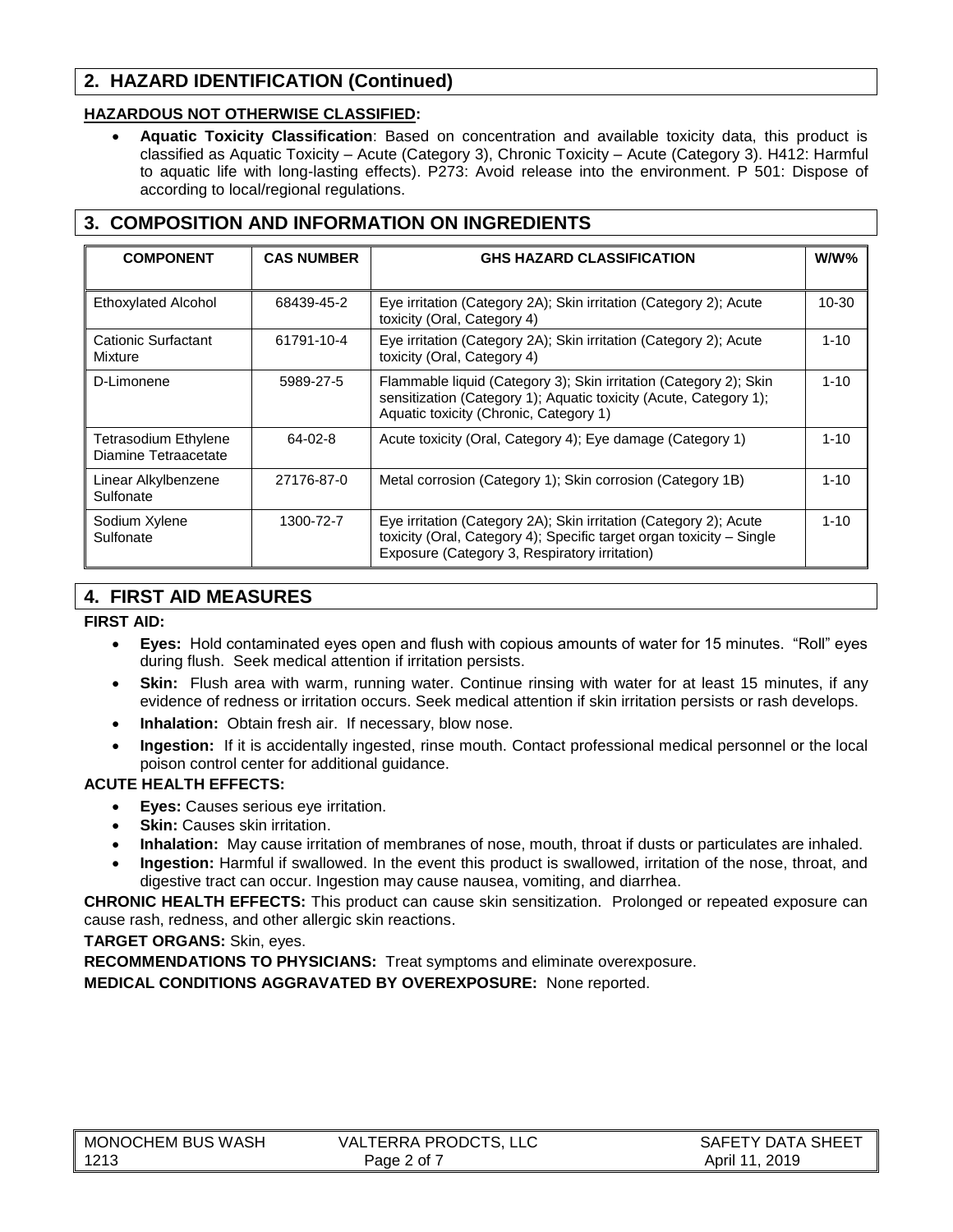### **5. FIRE-FIGHTING MEASURES**

**NFPA FLAMMABILITY CLASSIFICATION:** Not flammable. See symbol to right.

**RECOMMENDED FIRE EXTINGUISHING MEDIA:** Water Spray, Water Jet, Dry Powder, Foam, Carbon Dioxide, or any other.

**UNSUITABLE FIRE EXTINGUISHING MEDIA:** None known.

**UNUSUAL HAZARDS IN FIRE SITUATIONS:** When involved in a fire, this material may produce irritating vapors and toxic gases (e.g., carbon oxides, sulfur and sodium compounds).

**RECOMMENDATIONS TO FIREFIGHTERS:** Wear Self Contained Breathing Apparatus and full protective equipment for fire response. Move containers from fire area if it can be done without risk to personnel. Contaminated equipment should be rinsed thoroughly with water before returning to service.

### **6. ACCIDENTAL RELEASE MEASURES**

**RESPONSE TO INCIDENTAL RELEASES:** Wear gloves and safety glasses when cleaning-up spills. Use caution during clean-up, as the floor can be slippery.

**RESPONSE TO NON-INCIDENTAL RELEASES:** As needed, respond to non-incidental chemical releases of this product (such as the simultaneous destruction of several pallets) by evacuating the impacted area and contacting appropriate emergency personnel.

• **Specific Procedures:** In the unlikely event of a multi-container release of the product**,** with no other hazardous condition in the area, the use of an air-purifying respirator with high efficiency particulate air filter, face-shield, safety glasses, and double gloves (e.g. nitrile over latex gloves), and body protection is recommended if mists/sprays could be generated during clean-up.

**RESPONSE PROCEDURES FOR ANY RELEASE:** Use a damp sponge/polypad to carefully cleanse the contaminated area or items. If appropriate, further clean the contaminated area and equipment with a soap and water solution, followed by a water rinse.

**SPILL RESPONSE EQUIPMENT:** Polypad or other absorbent material, if needed.

**ENVIRONMENTAL PRECAUTIONS:** Avoid response actions that can cause a release of a significant amount of the substance into the environment.

#### **REFERENCES TO OTHER SECTIONS**:

- See Section 8 (Exposure Controls/Personal Protection) for personal protective equipment recommendations.
- See Section 13 (Disposal Recommendations) for information on waste disposal.

### **7. HANDLING AND STORAGE**

**HYGIENE PRACTICES:** Keep out of reach of children**.** Do not smoke, drink, eat, or apply cosmetics in the chemical use area. Avoid inhalation of vapors, mists and sprays. Use in well-ventilated area. Avoid contact with skin or eyes. Remove contaminated clothing promptly. Clean up any spilled product immediately.

**HANDLING RECOMMENDATIONS:** Minimize spray or aerosol generation when handling.

**INCOMPATIBILITIES:** See Section 10 (Stability and Reactivity).

**STORAGE RECOMMENDATIONS:** Ensure all containers are correctly labeled. Store container in cool, dry place away from direct sunlight, sources of intense heat, or where freezing is possible. Store this product away from incompatible chemicals (See Section 10, Stability and Reactivity).

**PROTECTIVE PRACTICES DURING MAINTENANCE OF CONTAMINATED EQUIPMENT:** Follow practices indicated in Section 6 (Accidental Release Measures).

**SPECIFIC END USES:** Vehicle cleaning and maintenance.

| ∥ MONOCHEM BUS WASH | <b>VALTERRA PRODCTS, LLC</b> | SAFETY DATA SHEET |
|---------------------|------------------------------|-------------------|
| $\vert$ 1213        | Page 3 of                    | April 11, 2019    |

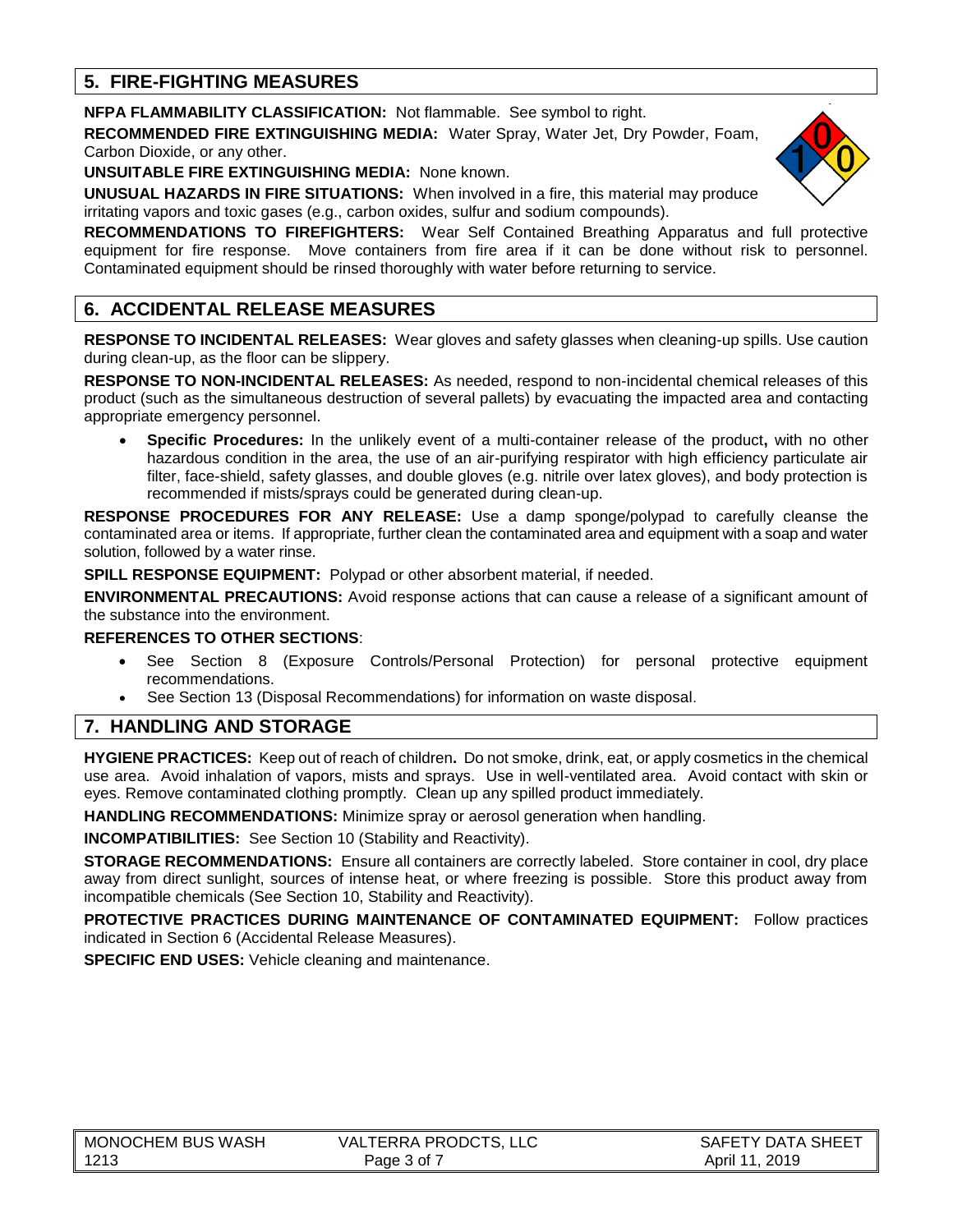### **8. EXPOSURE CONTROL AND PERSONAL PROTECTION**

**U.S. NATIONAL EXPOSURE LIMITS:** There are no airborne occupational exposure limits that have been established for components of this product listed in Section 3.

**BIOLOGICAL OCCUPATIONAL EXPOSURE LIMITS:** Not established.

**ENGINEERING CONTROLS:** Use this product in well-ventilated environment.

**RESPIRATORY PROTECTION:** None needed under routine circumstances of use.

**HAND PROTECTION:** Rubber, latex, or neoprene gloves should be used when prolonged contact is anticipated. **EYE PROTECTION:** Splash goggles or safety glasses with side shield are recommended if splashes or sprays are anticipated.

**BODY PROTECTION:** None needed under typical situations of use or handling.

### **9. PHYSICAL AND CHEMICAL PROPERTIES**

**PHYSICAL STATE:** Liquid. **COLOR:** Yellow. **ODOR:** Pleasant. **pH:** Not determined. **BOILING POINT:** Not determined. **MELTING POINT:** Not determined. **REFRACTIVE INDEX:** Not determined. **VISCOCITY:** Not determined. **FLASH POINT:** Not applicable. **LOWER EXPLOSIVE LIMIT (LEL):** Not applicable. **UPPER EXPLOSIVE LIMIT (UEL):** Not applicable. **AUTOIGNITION TEMPERATURE:** Not applicable.

**VAPOR PRESSURE:** Not determined. **VAPOR DENSITY (air = 1):** Not determined. **RELATIVE DENSITY (water = 1):** 1.03 **EVAPORATION RATE (water = 1):** Not determined. **COEFFICIENT OIL/WATER DISTRIBUTION (PARTITION COEFFICENT):** Not established. **SOLUBILITY:** Highly Soluble in water. **EXPLOSIVE PROPERTIES:** Not applicable. **OXIDIZING PROPERTIES:** Not an oxidizer. **VOLATILE ORGANIC COMPOUNDS:** Not determined.

## **10. STABILITY AND REACTIVITY**

**RELATIVE STABILITY (AT STANDARD TEMPERATURES AND PRESSURES):** Normally stable.

**INCOMPATIBILITIES:** Strong acids and strong oxidizing agents.

**HAZARDOUS POLYMERIZATION:** Will not occur.

**HAZARDOUS CHEMICAL DECOMPOSITION PRODUCTS:** Products of thermal decomposition include irritating vapors and toxic gases (e.g., carbon oxides, sulfur and sodium compounds).

**CONDITIONS TO AVOID:** Avoid contact with incompatible chemicals.

### **11. TOXICOLOGY INFORMATION**

### **ACUTE TOXICITY:**

### • **PRODUCT ACUTE TOXICITY ESTIMATES:**

ATE (Oral): Between 300 and 2000 mg/kg ATE (Dermal) >2000 mg/kg

#### • **COMPONENT TOXICOLOGY DATA:** The following data are available for components of this product. **ETHOXYLATED ALCOHOL TETRASODIUM ETHYLENE DIAMINE TETRAACETATE**

LD50 (oral, mouse) > 528 mg/kg

**CATIONIC SURFACTANT MIXTURE** LD50 (oral, rat) =  $580$  mg/kg

**D-LIMONENE** LD50 (oral, rat) =  $4400$  mg/kg **LINEAR ALKYLBENZENE SULFONATE**

LD50 (oral, rat) =  $650$  mg/kg

#### **SODIUM XYLENE SULFONATE**

LD50 (oral, rat) =  $630 - 1260$  mg/kg

LD50 (oral, rat) > 7200 mg/kg LD50 (dermal rabbit) > 2000 mg/kg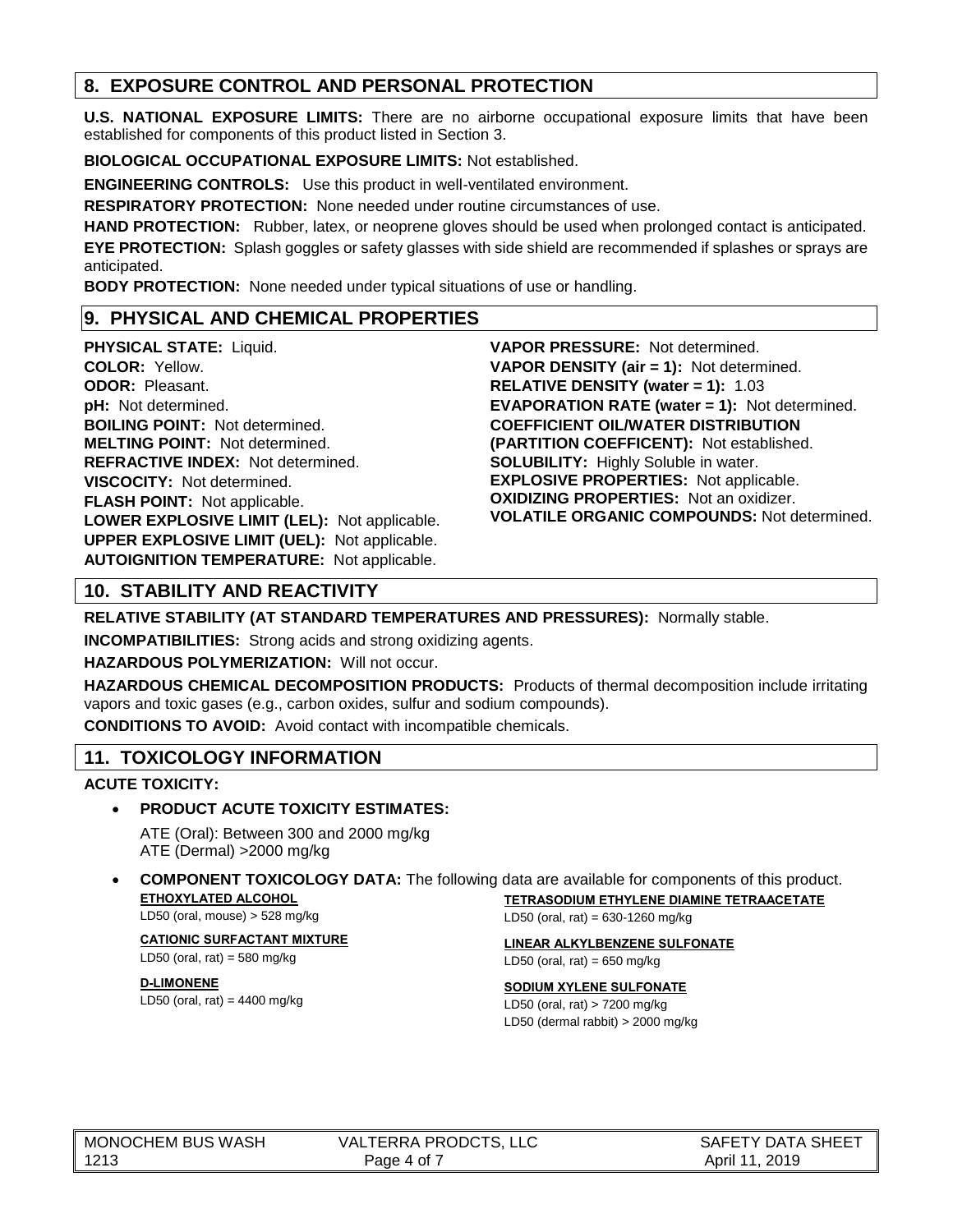### **11. TOXICOLOGY INFORMATION (Continued)**

- **DEGREE OF IRRITATION:** Irritating to skin. Cause serious eye irritation. See Section 4 (First Aid Measures) for more details.
- **SENSITIZATION:** This product can cause skin sensitization. Prolonged or repeated exposure can cause rash, redness, and other allergic skin reactions.
- **REVIEW OF ACUTE SYMPTOMS AND EFFECTS BY ROUTE OF EXPOSURE:** See Section 2 (Hazards Information) and Section 4 (First Aid Measures) for additional details.

| Eyes       | Causes serious eye irritation.                                                                      |
|------------|-----------------------------------------------------------------------------------------------------|
| Skin       | Causes skin irritation.                                                                             |
| Inhalation | May cause irritation of membranes of nose, mouth, throat if mists, aerosols, or sprays are inhaled. |
| Ingestion  | Harmful if swallowed.                                                                               |

#### **CHRONIC TOXICITY:**

• **CARCINOGENICITY STATUS:** The following table summarizes the carcinogenicity listing for the components of this product. "NO" indicates that the substance is not considered to be, or suspected to be, a carcinogen by the listed agency.

| <b>CHEMICAL</b>                                     | <b>IARC</b>                                                | <b>NTP</b> | <b>NIOSH</b> | <b>OSHA</b> | <b>OTHER</b> |
|-----------------------------------------------------|------------------------------------------------------------|------------|--------------|-------------|--------------|
| <b>Ethoxylated Alcohol</b>                          | NO                                                         | <b>NO</b>  | NO           | NO.         | NO.          |
| <b>Cationic Surfactant Mixture</b>                  | NO                                                         | NO         | NO           | NO.         | <b>NO</b>    |
| D-Limonene                                          | IARC-3: Unclassifiable as to carcinogenicity<br>in humans. | NO         | NO           | NO.         | <b>NO</b>    |
| <b>Tetrasodium Ethylene</b><br>Diamine Tetraacetate | NO                                                         | NO         | NO           | NO.         | NO.          |
| Linear Alkylbenzene<br>Sulfonate                    | NO                                                         | <b>NO</b>  | NO           | NO.         | <b>NO</b>    |
| Sodium Xylene Sulfonate                             | NO                                                         | NO.        | NO           | NO.         | NO.          |

- **REPRODUCTIVE TOXICITY INFORMATION:** This product is not known to cause any adverse effect on the human reproductive system.
- **TOXICOLOGY DATA:** No data are available for components of this product present in greater than one percent concentration.
- **TOXICOLOGICALLY SYNERGISTIC PRODUCTS:** None known.
- **MUTAGENIC EFFECTS:** Not applicable.
- **SPECIFIC TARGET ORGAN TOXICITY – SINGLE EXPOSURE:** Not applicable.
- **SPECIFIC TARGET ORGAN TOXICITY – REPEATED EXPOSURE:** Not applicable.
- **ASPIRATION HAZARD**: Not applicable.

### **12. ECOLOGICAL INFORMATION**

**TOXICITY TO TERRESTRIAL LIFE:** Based on available data, this product is may be harmful to contaminated plants or animals. Prudent practice would be to minimize all releases to the environment.

**TOXICITY TO AQUATIC LIFE:** Aquatic Toxicity – Acute (Category 3), Chronic Toxicity – Acute (Category 3). Minimize all releases to the environment.

**COMPONENT AQUATIC TOXICITY DATA:** The following data are available for components of this product.

#### **D-LIMONENE**

LC50 - Pimephales promelas (fathead minnow) - 0.72 mg/L - 96 hours

EC50 - Daphnia magna (Water flea) - 0.36 mg/L- 48 hours

EC50 - Sludge Treatment - 3.94 mg/L

**MOBILITY, PERSISTENCE, AND DEGRADABILITY:** This product is anticipated to be mobile in soil. Good hygiene practices should be implemented to prevent all accidental releases to the environment.

**BIOACCUMULATION AND BIOCONCENTRATION POTENTIAL:** It is not anticipated that this product will bioaccumulate or bioconcentrate significantly in the environment.

| MONOCHEM BUS WASH | VALTERRA PRODCTS, LLC | SAFETY DATA SHEET |
|-------------------|-----------------------|-------------------|
| 1213              | Page 5 of T           | April 11, 2019    |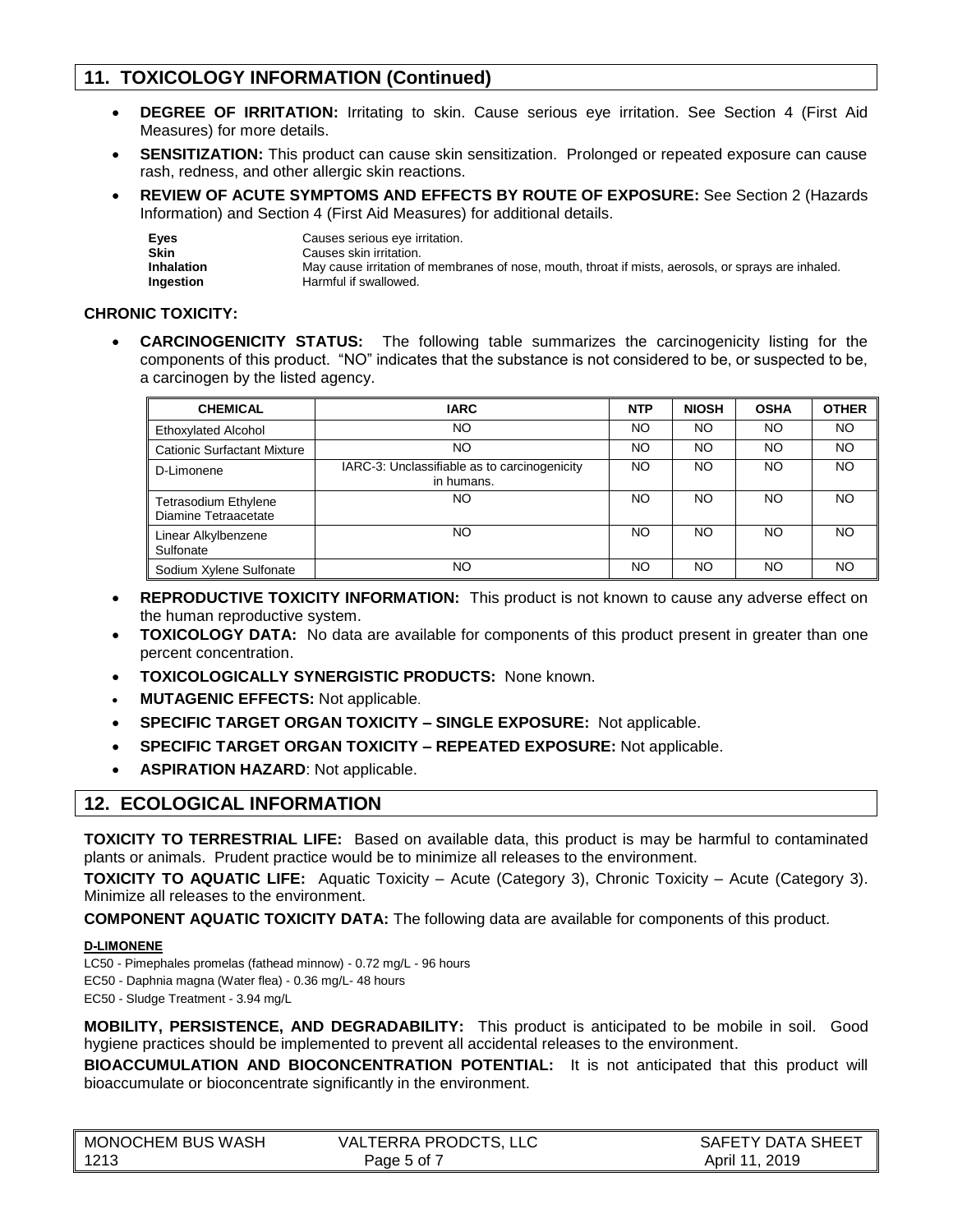### **13. DISPOSAL CONSIDERATIONS**

**WASTE HANDLING RECOMMENDATIONS:** Prepare, transport, treat, store, and dispose of waste product according to all applicable local, U.S. State and U.S. Federal regulations, and the applicable Canadian standards. **EPA RCRA WASTE CODE:** Not applicable.

### **14. TRANSPORT INFORMATION**

### **DEPARTMENT OF TRANSPORTATION HAZARDOUS MATERIALS SHIPPING REGULATIONS:**

**PROPER SHIPPING NAME:** Not hazardous, per US DOT regulations. **HAZARD CLASSIFICATION:** Not applicable. **UN/NA IDENTIFICATION NUMBER:** Not applicable. **PACKING GROUP:** Not applicable. **LABEL:** Not applicable.

**NORTH AMERICAN EMERGENCY RESPONSE GUIDEBOOK (2016)**: Not applicable.

#### **OTHER PERTINENT TRANSPORTATION REGULATIONS:**

**MARINE POLLUTANT STATUS:** No component is designated as a DOT Marine Pollutant.

**CANADIAN TRANSPORTATION INFORMATION**: This product is NOT regulated by Transport Canada as dangerous goods under Canadian transportation standards.

**IATA DESIGNATION**: This product is NOT regulated as dangerous goods by the International Air Transport Association.

**IMO DESIGNATION**: This product is NOT regulated as dangerous goods by the International Maritime Organization. See previous information for shipping information

### **15. REGULATORY INFORMATION**

#### **OTHER IMPORTANT U.S. REGULATIONS**

**CERCLA REPORTING REQUIREMENTS:** Linear Alkylbenzene Sulfonate = 1000 lb

**SARA REPORTING REQUIREMENTS:** The following reporting requirements are applicable to the components of this product:

| <b>CHEMICAL</b>                              | <b>SECTION 302</b><br>(40 CFR 355 Appendix A) | <b>SECTION 304</b><br>(40 CFR Table 302.4) | <b>SECTION 313</b><br>(40 CFR 372.65) |
|----------------------------------------------|-----------------------------------------------|--------------------------------------------|---------------------------------------|
| <b>Ethoxylated Alcohol</b>                   | NO                                            | $RQ = 1000 lb$                             | NO                                    |
| <b>Cationic Surfactant Mixture</b>           | NO                                            | NO.                                        | NO                                    |
| D-Limonene                                   | NO                                            | NO.                                        | NO                                    |
| Tetrasodium Ethylene Diamine<br>Tetraacetate | NO                                            | NO.                                        | NO                                    |
| Linear Alkylbenzene Sulfonate                | NO.                                           | NO.                                        | NO.                                   |
| Sodium Xylene Sulfonate                      | NO                                            | NO                                         | NO                                    |

**SARA SECTION 311/312 FOR PRODUCT:** Skin/Respiratory Sensitizer; Acute Toxicity; Eye Damage/Irritation; Skin Corrosion/Irritation.

**TSCA INVENTORY STATUS:** All components of this product are listed on the TSCA Inventory.

**CALIFORNIA SAFE DRINKING WATER ACT (PROPOSITION 65) STATUS:** No component of this product is known to the State of California to cause cancer or other reproductive harm.

#### **INTERNATIONAL REGULATIONS**

**CANADIAN DSL/NDSL INVENTORY STATUS:** The components of this product are listed on the DSL/NDSL Inventory.

**CANADIAN ENVIRONMENTAL PROTECTION ACT (CEPA) PRIORITY SUBSTANCES LISTS:** The components of this product are not on the CEPA Priorities Substances Lists.

**CANADIAN WHMIS CLASSIFICATION:** See section 2.

| MONOCHEM BUS WASH | VALTERRA PRODCTS, LLC | SAFETY DATA SHEET |
|-------------------|-----------------------|-------------------|
| 1213              | Page 6 of 7           | April 11, 2019    |